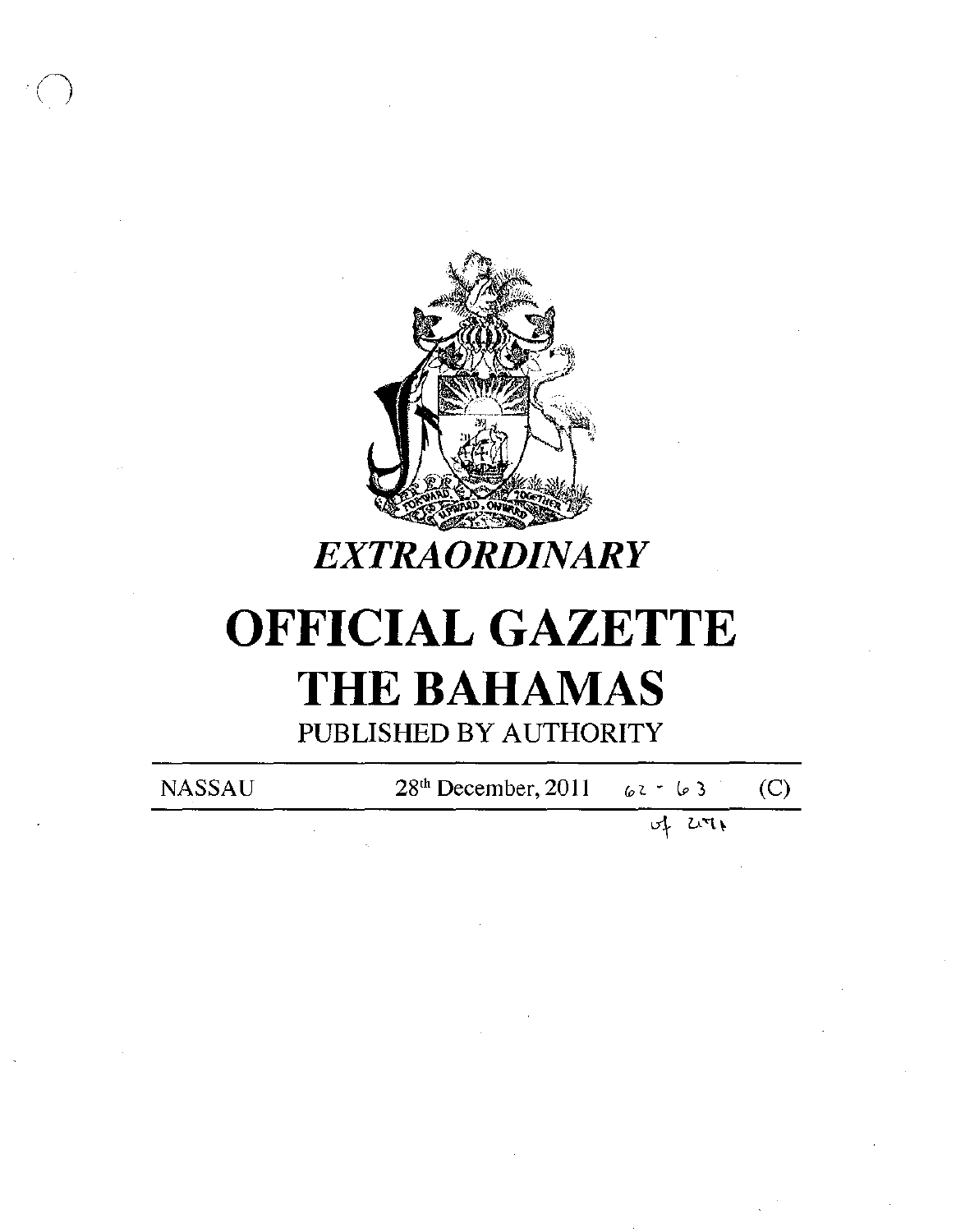## DISASTER PREPAREDNESS AND RESPONSE (AMENDMENT) ACT, 2011

### Arrangement of Sections

| Ι. |                            |  |
|----|----------------------------|--|
| 2. |                            |  |
|    | <b>OBJECTS AND REASONS</b> |  |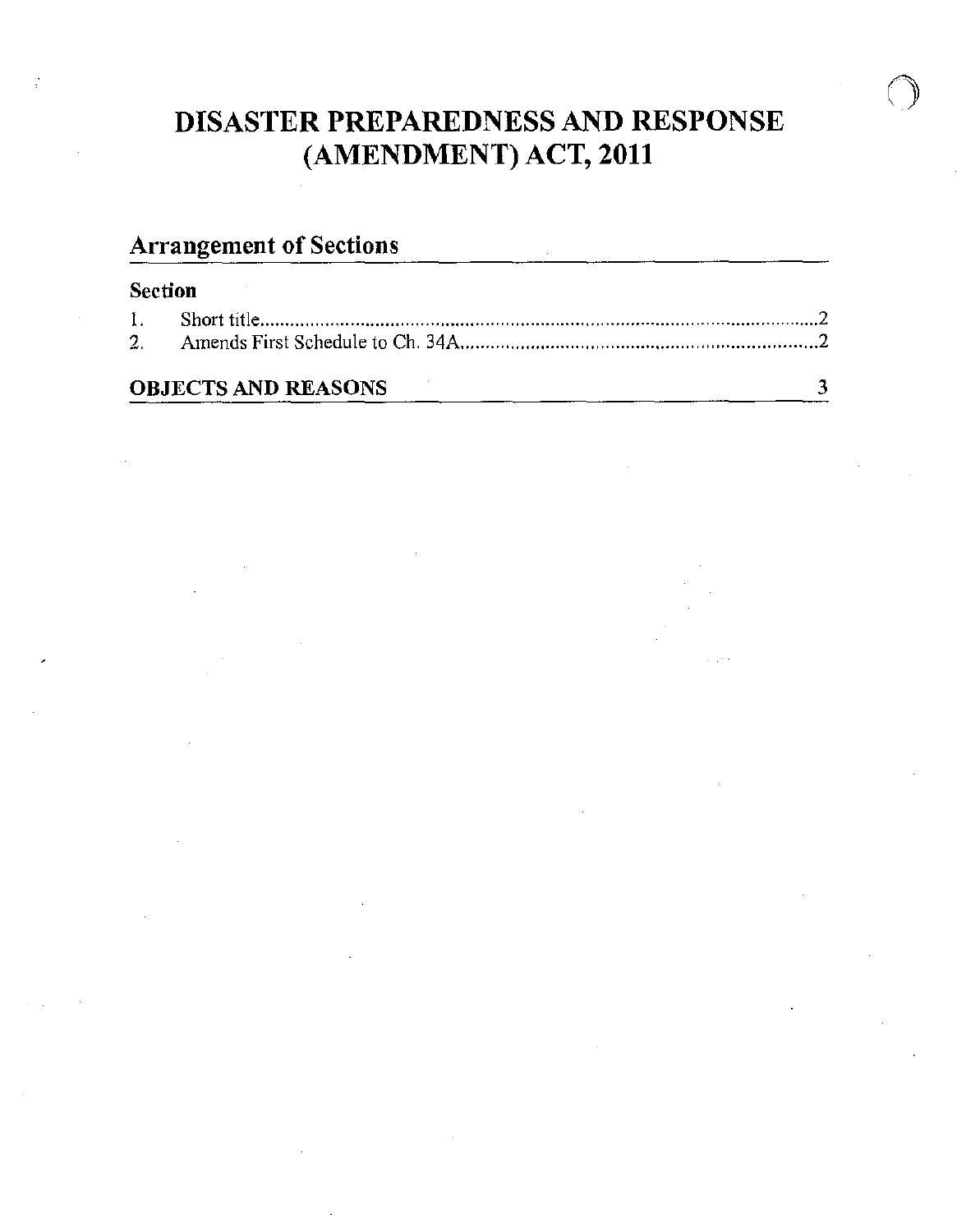

### DISASTER PREPAREDNESS AND RESPONSE (AMENDMENT) ACT, 2011

#### AN ACT TO AMEND THE DISASTER PREPAREDNESS AND RESPONSE ACT

#### [Date of Assent - 28<sup>th</sup> December, 2011]

#### Enacted by the Parliament of The Bahamas

#### 1. Short title.

This Act, which amends the Disaster Preparedness and Response Act *Ch. 34A,*  may be cited as the Disaster Preparedness and Response (Amendment) Bill, 201].

#### 2. Amends First Schedule to Ch. 34A.

The First Schedule to the principal Act is amended by the deletion of the headings "Alert plus Watch (36 Hours Away) and Alert plus Warning (24 Hours Away)" set out under Column two along with the respective subsequent immediate entries and the substitution therefor of the following-

Column 1: "Tropical Cyclones

Column2:

Alert plus Watch (48 Hours Away)

When a tropical cyclone will possibly give storm or hurricane conditions within 48 hours in some parts of The Bahamas, a Storm or Hurricane Alert is issued. A storm or Hurricane Watch is announced at the beginning of this Alert.